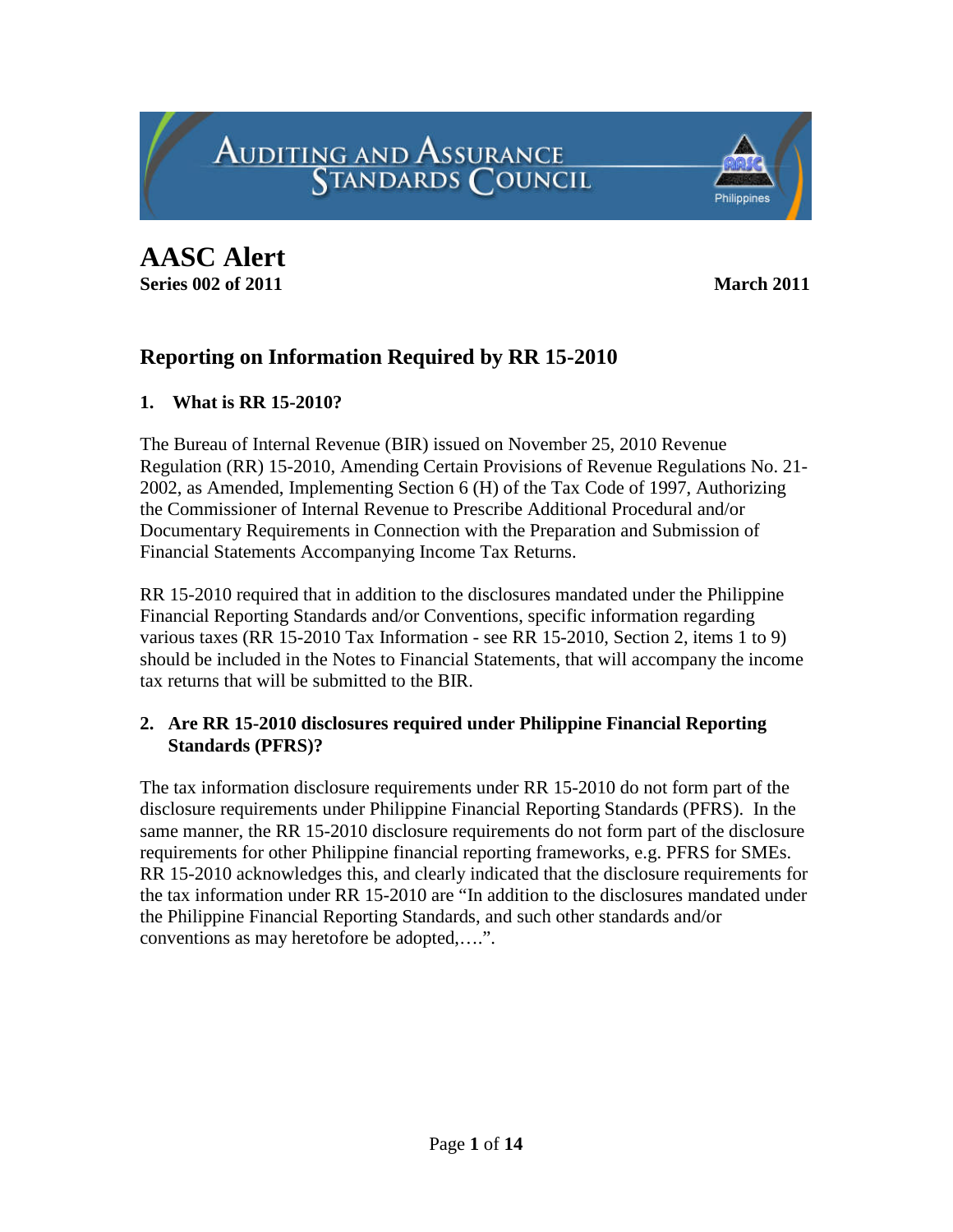As such, the information required by RR 15-2010, even though presented as part of the notes, is considered "supplementary information" which is defined in the glossary of the Philippine Standards on Auditing as:

"Information that is presented together with the financial statements that is not required by the applicable financial reporting framework used to prepare the financial statements, normally presented in either supplementary schedules or as additional notes."

## **3. How should the disclosures required by RR 15-2010 be presented in the financial statements?**

If supplementary information that is not required by the applicable financial reporting framework is presented with the audited financial statements, the auditor shall evaluate whether such supplementary information is clearly differentiated from the audited financial statements. If such supplementary information is not clearly differentiated from the audited financial statements, the auditor shall ask management to change how the supplementary information is presented. (Par. 46, PSA 700, *Forming an Opinion and Reporting on Financial Statements)*

Management may differentiate the supplementary information from the financial statements by:

- Disclosing the supplementary information in a separate note at the end of the required notes to the financial statements and clearly label them as "supplementary information".
- Removing any cross-references from the financial statements to the separate note on supplementary information so that the demarcation between the financial statements and the supplementary information is sufficiently clear.

Where the supplementary information required by RR 15-2010 is not clearly differentiated from the audited financial statements due to its nature and how it is presented (e.g., the information is included in the other related notes to financial statements), such supplementary information shall be covered by the auditor's opinion on the financial statements. (Par 47, PSA 700, *Forming an Opinion and Reporting on Financial Statements*)

# **4. Are the RR 15-2010 disclosures required to be presented in the consolidated financial statements?**

No. The supplementary information is required to be presented only in the separate financial statements of the parent company and the individual/separate financial statements of the subsidiary/ies.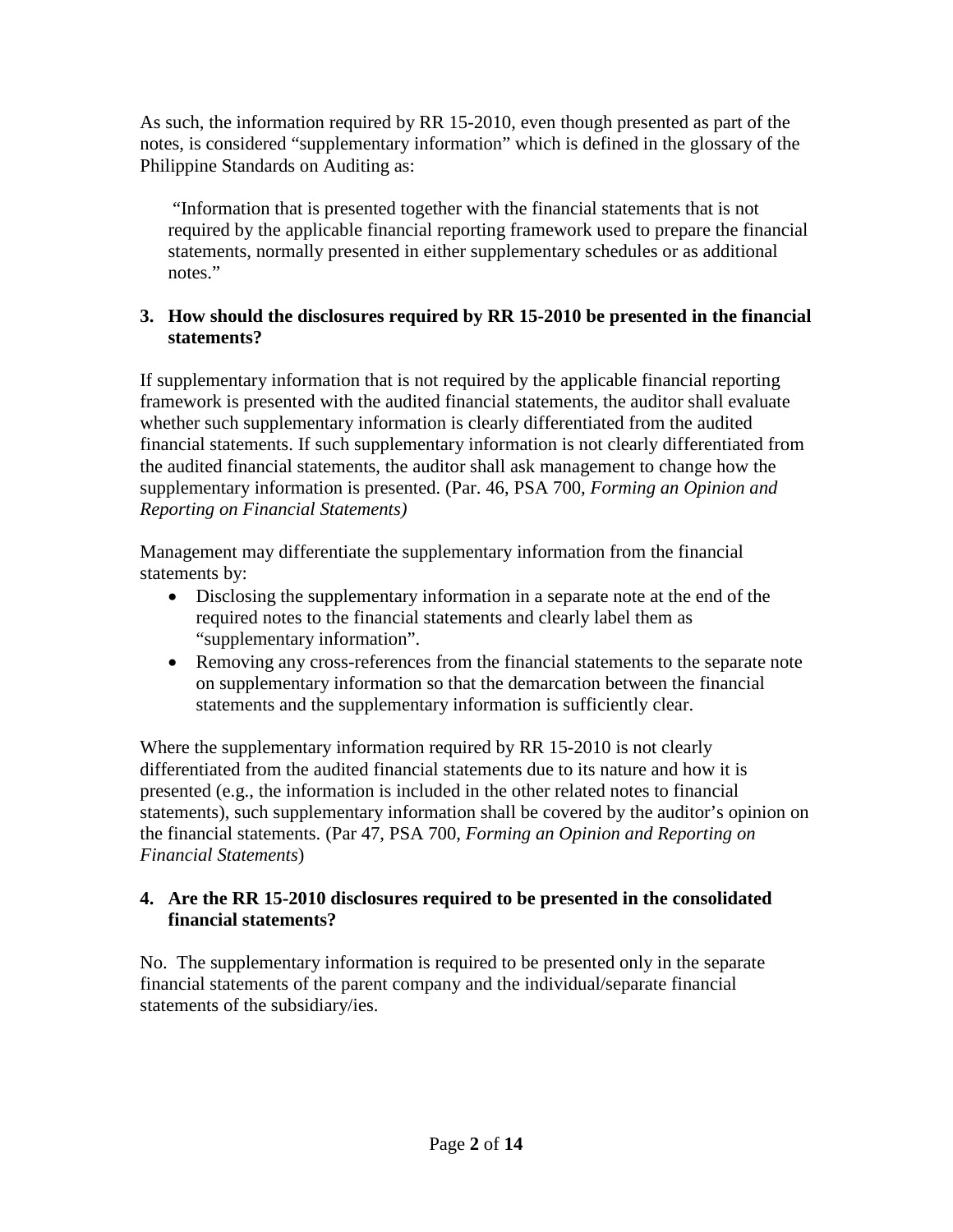RR 15-2010 was issued to amend certain provision of RR 21-2002 prescribing the manner of compliance with any documentary and/or procedural requirements in connection with the preparation and submission of financial statements accompanying the income tax returns. Since the consolidated financial statements are not the financial statements accompanying the income tax returns, and are not required to be submitted to the Bureau of Internal Revenue, the RR 15-2010 disclosures are not required to be presented in the consolidated financial statements,

Where a bank presents side by side both the parent and consolidated financial statements in accordance with BSP rules, the supplementary information to be presented shall only relate to the parent financial statements.

# **5. How should the auditor report on the RR 15-2010 disclosures?**

If the auditor addresses other reporting responsibilities in the auditor's report on the financial statements that are in addition to the auditor's responsibility under the PSAs to report on the financial statements, these other reporting responsibilities shall be addressed in a separate section in the auditor's report that shall be sub-titled "Report on Other Legal and Regulatory Requirements," or otherwise as appropriate to the content of the section (e.g., . "Report on the Supplementary Information required under RR 15-2010"). Such section is placed after the "Report on the Financial Statements ".

PSA 700 does not specify the wording of the report on supplementary information. Accordingly, such report may be patterned after the SEC report on SEC supplementary information. The separate section in the auditor's report includes the following elements:

- a. A statement that the audit was conducted for the purpose of forming an opinion on the financial statements as a whole;
- b. A statement that the supplementary information is presented for purposes of filing with the Bureau of Internal Revenue and is not a required part of the financial statements;
- c. A statement that the supplementary information is the responsibility of management;
- d. A statement that the supplementary information has been subjected to the auditing procedures applied in the audit of the financial statements; and
- e. If the auditor has issued an unqualified opinion on the financial statements and the auditor has concluded that the supplementary information is fairly stated, in all material respects, in relation to the financial statements as a whole, a statement that, in the auditor's opinion the supplementary information is fairly stated in all material respects, in relation to the financial statements as a whole.

*See Appendix for Illustrative Auditor's Reports.*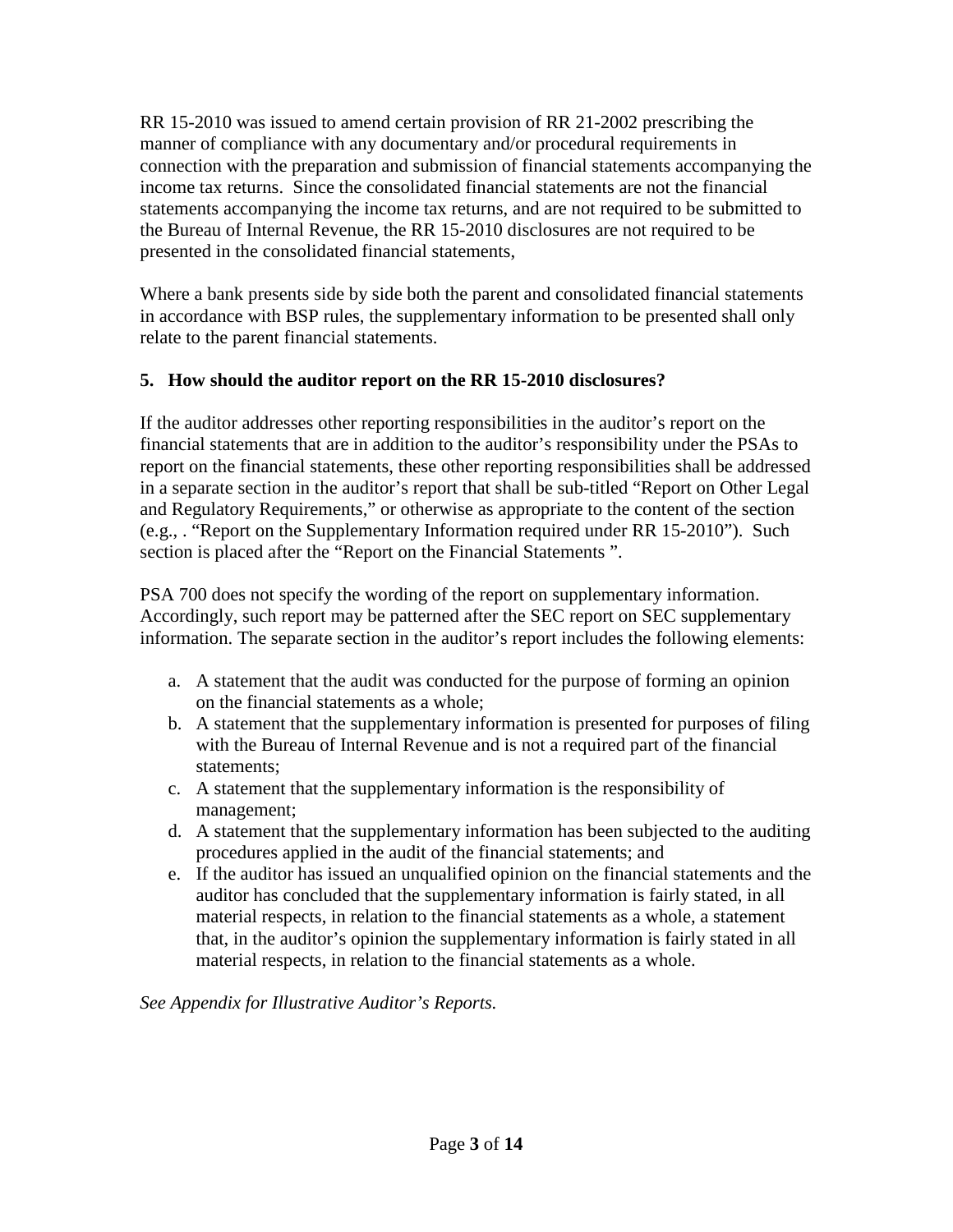**6. How would the "Report on the Supplementary Information required under RR 15-2010" be affected if the "Report on the Financial Statements" contains a qualified opinion?**

If the auditor issues a qualified opinion on the financial statements, the auditor should evaluate whether the qualification has an effect on the supplementary information. If the qualification has an effect on the supplementary information, the "Report on Supplementary Information required under RR 15-2010" should include a statement that, "in the auditor's opinion, except for the effects of the matter described in the Basis for Qualified Opinion paragraph, such information is fairly stated, in all material respects in relation to the financial statements taken as a whole."

*See Appendix for Illustrative Auditor's Reports.*

# **7. How would the "Report on the Supplementary Information required under RR 15-2010" be affected if the "Report on the Financial Statements" contains an adverse opinion or a disclaimer of opinion?**

When the "Report on the Financial Statements" contains either an adverse opinion or a disclaimer of opinion, the auditor is precluded from expressing an opinion on the supplementary information. The auditor's report on the supplementary information should state that "because of the significance of the matter disclosed in the auditor's report, it is inappropriate to, and the auditor does not, express an opinion on the supplementary information."

*See Appendix for Illustrative Auditor's Reports.*

# **8. Would the "Report on the Financial Statements" be affected if the supplementary information required under RR 15-2010 is not presented?**

No, because the required supplementary information is not part of the basic financial statements. The fairness of presentation of such financial statements in accordance with the applicable financial reporting framework is not affected if the entity did not present some or all of the required supplementary information. Furthermore, if the required supplementary information is not presented by the entity, the auditor does not have a responsibility to present such information.

Because the required supplementary information accompanies the basic financial statements, the auditor's report includes a separate section on the supplementary information stating that the information was not presented.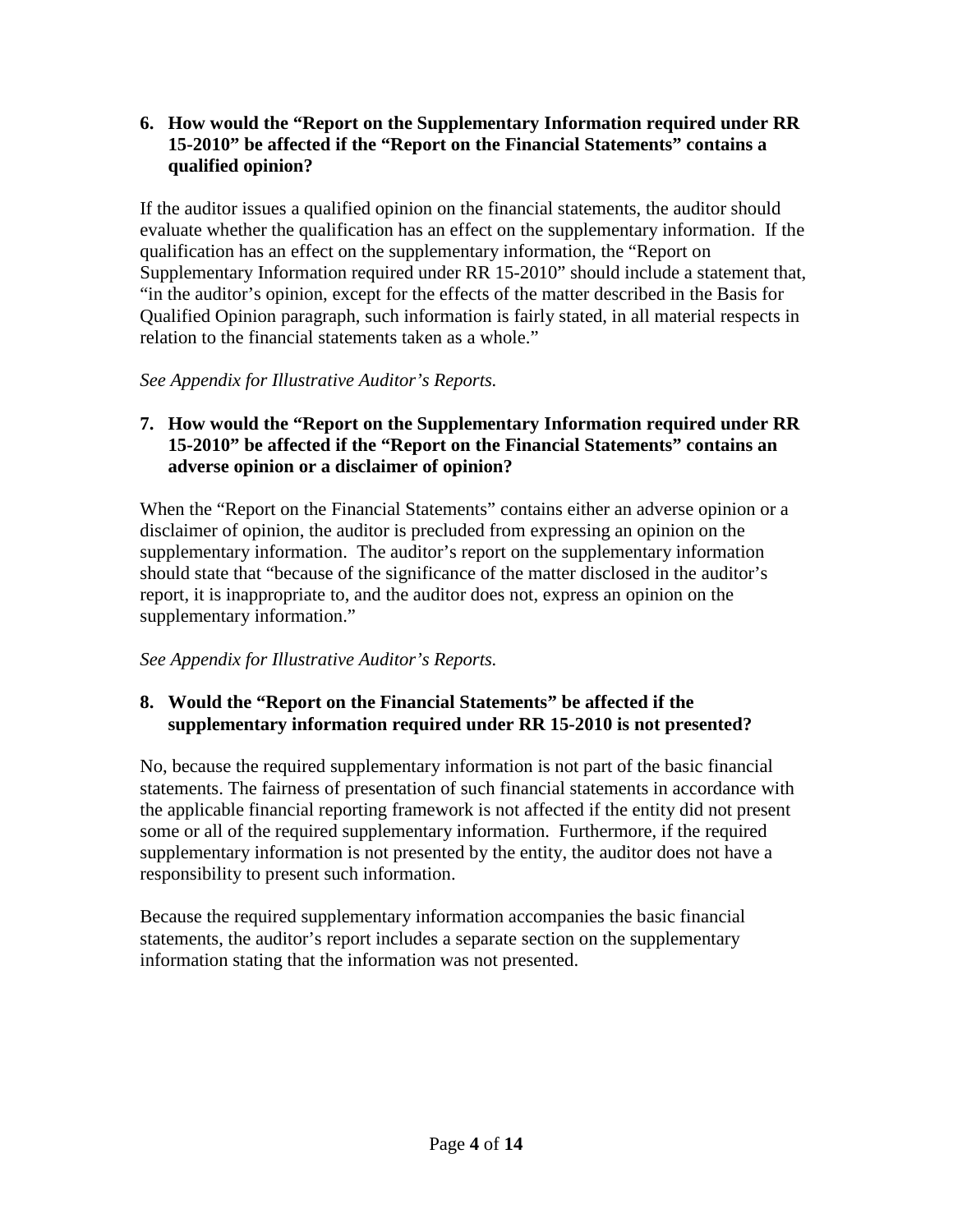## **Appendix. Illustrative Auditor's Reports**

## **Illustration 1.**

- The required supplementary information is included and is clearly differentiated from the audited financial statements.
- The auditor issues an **unqualified opinion on the financial statements**:

## **INDEPENDENT AUDITOR'S REPORT**

The Board of Directors and Stockholders Name of Company Address

## **Report on the Financial Statements**

We have audited the accompanying financial statements of **[name of company]**, which comprise the statements of financial position as at December 31, 2010 and 2009, and the statements of income, statements of comprehensive income, statements of changes in equity and statements of cash flows for the years then ended, and a summary of significant accounting policies and other explanatory information.

## *Management's Responsibility for the Financial Statements*

Management is responsible for the preparation and fair presentation of these financial statements in accordance with Philippine Financial Reporting Standards, and for such internal control as management determines is necessary to enable the preparation of financial statements that are free from material misstatement, whether due to fraud or error.

### *Auditor's Responsibility*

Our responsibility is to express an opinion on these financial statements based on our audits. We conducted our audits in accordance with Philippine Standards on Auditing. Those standards require that we comply with ethical requirements and plan and perform the audit to obtain reasonable assurance about whether the financial statements are free from material misstatement.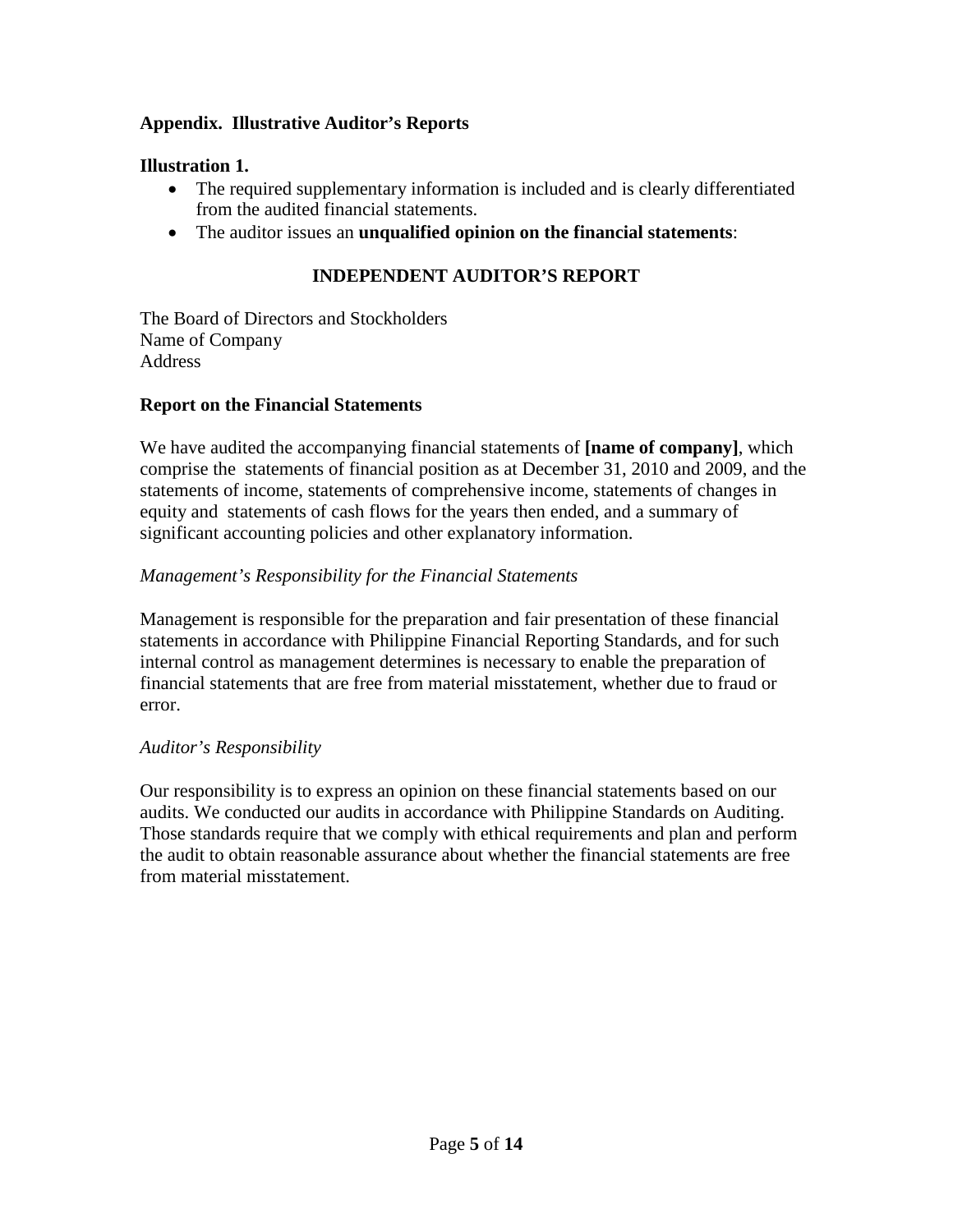An audit involves performing procedures to obtain audit evidence about the amounts and disclosures in the financial statements. The procedures selected depend on the auditors' judgment, including the assessment of the risks of material misstatement of the financial statements, whether due to fraud or error. In making those risk assessments, the auditors consider internal control relevant to the entity's preparation and fair presentation of the financial statements in order to design audit procedures that are appropriate in the circumstances, but not for the purpose of expressing an opinion on the effectiveness of the entity's internal control. An audit also includes evaluating the appropriateness of accounting policies used and the reasonableness of accounting estimates made by management, as well as evaluating the overall presentation of the financial statements.

We believe that the audit evidence we have obtained is sufficient and appropriate to provide a basis for our audit opinion.

## *Opinion*

In our opinion, the financial statements present fairly, in all material respects, the financial position of [name of company] as at December 31, 2010 and 2009, and its financial performance and its cash flows for the years then ended in accordance with Philippine Financial Reporting Standards.

## **Report on the Supplementary Information Required Under Revenue Regulations 15-2010**

Our audit was conducted for the purpose of forming an opinion on the basic financial statements taken as a whole. The supplementary information on taxes, duties and license fees in Note X to the financial statements is presented for purposes of filing with the Bureau of Internal Revenue and is not a required part of the basic financial statements. Such information is the responsibility of management. The information has been subjected to the auditing procedures applied in our audit of the basic financial statements. In our opinion, the information is fairly stated in all material respects in relation to the basic financial statements taken as whole.

**Date of the Auditor's Report** Auditor's address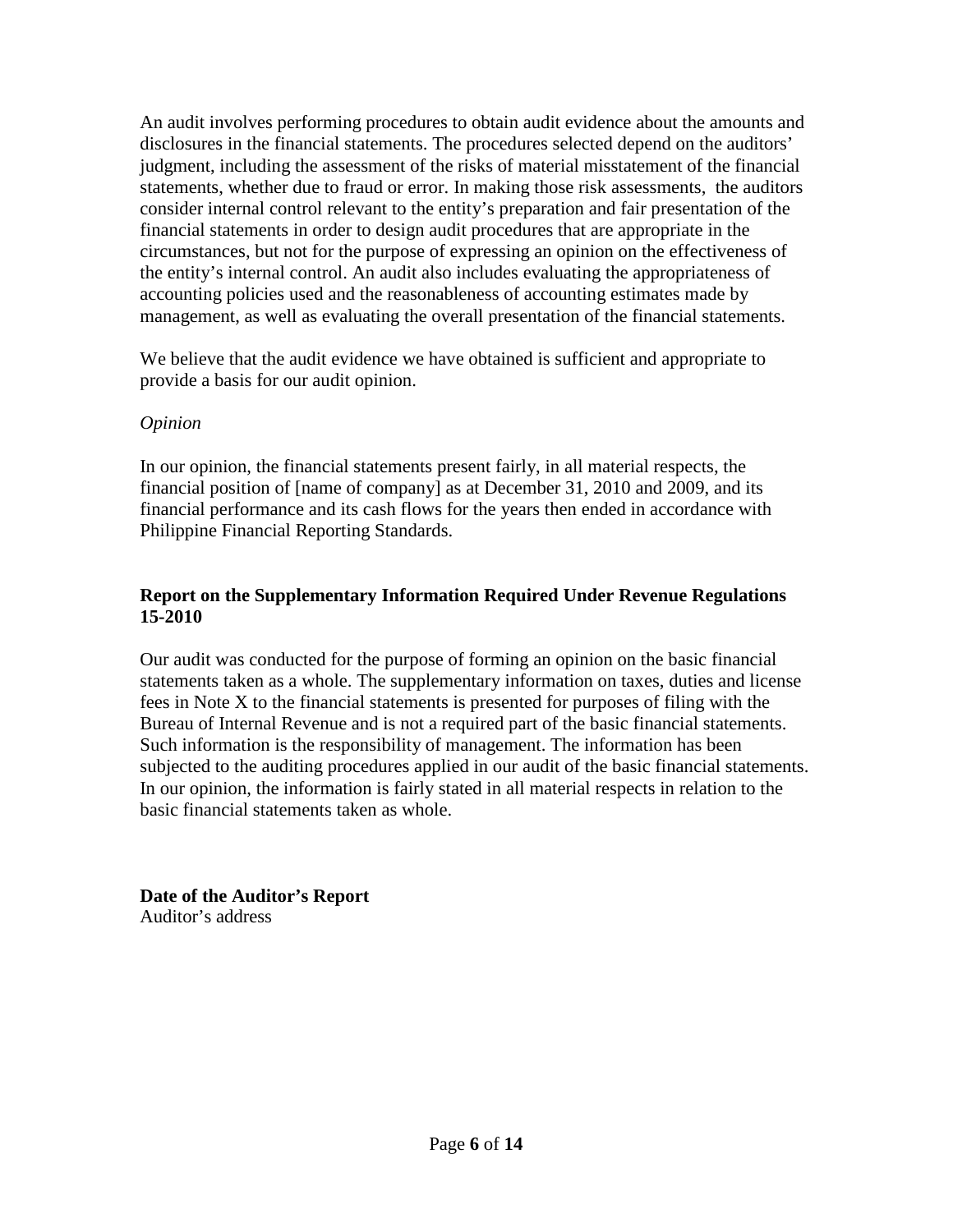#### **Illustration 2.**

- The required supplementary information is included and is clearly differentiated from the audited financial statements.
- The auditor issues a **qualified opinion on the financial statements which affects the supplementary information**. *Note: Please refer to PSA 705 for the contents of the Report on the Financial Statements.*

#### **INDEPENDENT AUDITOR'S REPORT**

The Board of Directors and Stockholders Name of Company Address

#### **Report on the Financial Statements**

*Introductory or Opening Paragraph ……….*

*Management's Responsibility for the Financial Statements*

………

*Auditor's Responsibility*

…………

*Basis for Qualified Opinion*

*………….*

*Qualified Opinion* ……………

# **Report on the Supplementary Information Required Under Revenue Regulations 15-2010**

Our audit was conducted for the purpose of forming an opinion on the basic financial statements taken as a whole. The supplementary information on taxes, duties and license fees in Note X to the financial statements is presented for purposes of filing with the Bureau of Internal Revenue and is not a required part of the basic financial statements. Such information is the responsibility of management. The information has been subjected to the auditing procedures applied in our audit of the basic financial statement. In our opinion, except for the effect on the information of the matter described in the Basis for Qualified Opinion paragraph, the information is fairly stated in all material respects in relation to the basic financial statements taken as whole.

# **Date of the Auditor's Report**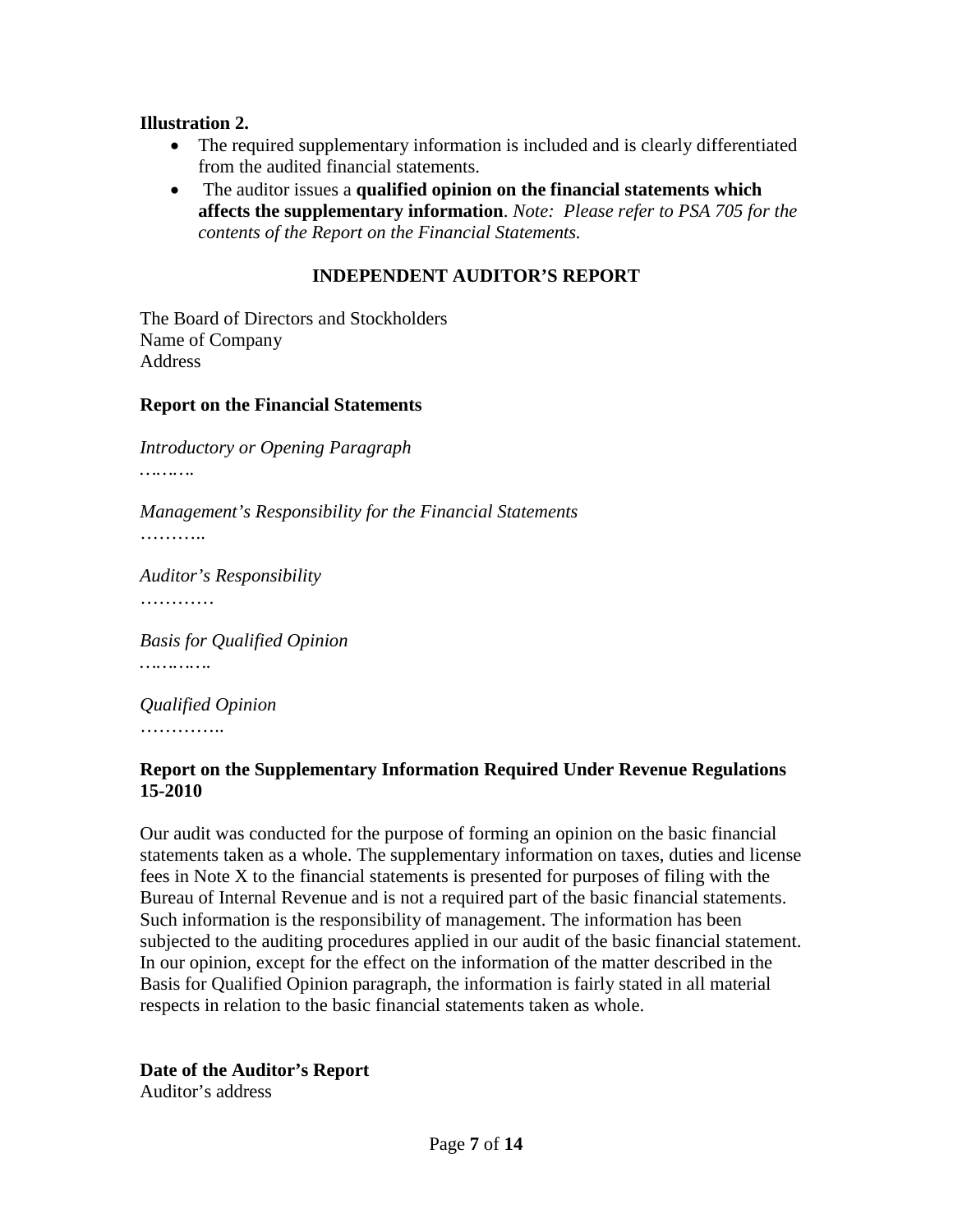### **Illustration 3.**

- The required supplementary information is included and is clearly differentiated from the audited financial statements.
- The auditor issues an **adverse opinion on the audited financial statements**. *Note: Please refer to PSA 705 for the contents of the Report on the Financial Statements.*

## **INDEPENDENT AUDITOR'S REPORT**

The Board of Directors and Stockholders Name of Company **Address** 

#### **Report on the Financial Statements**

*Introductory or Opening Paragraph*

*……….*

*Management's Responsibility for the Financial Statements* ………

*Auditor's Responsibility* …………

*Basis for Adverse Opinion ………….*

*Adverse Opinion*

…………..

#### **Report on the Supplementary Information Required Under Revenue Regulations 15-2010**

Our audit was conducted for the purpose of forming an opinion on the basic financial statements taken as a whole. The supplementary information on taxes, duties and license fees in Note X to the financial statements is presented for purposes of filing with the Bureau of Internal Revenue and is not a required part of the basic financial statements. Such information is the responsibility of management Because of the significance of the matter described in the Basis for Adverse Opinion paragraph, it is inappropriate to and we do not express an opinion on the information referred to above.

### **Date of the Auditors' Report**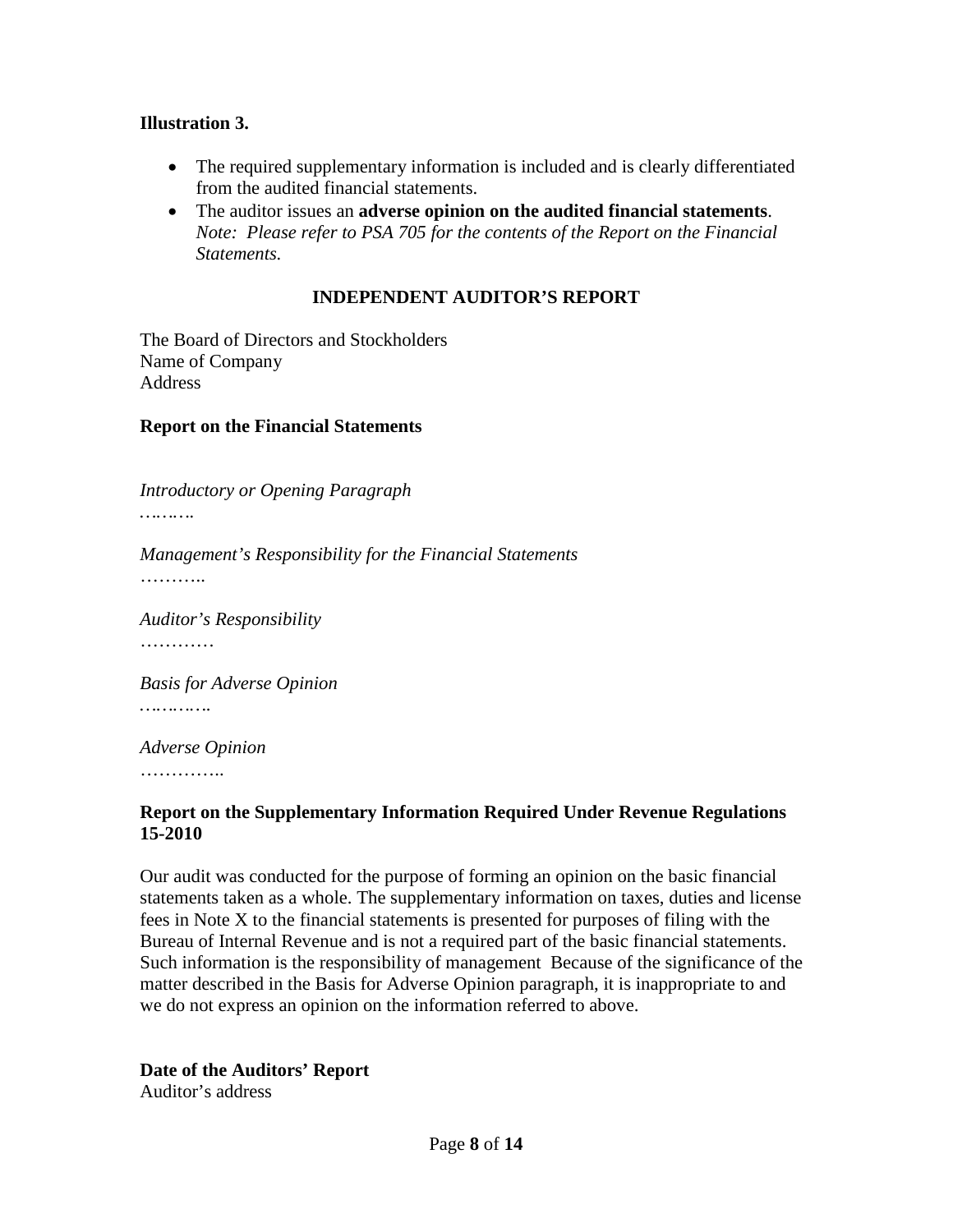### **Illustration 4.**

- The required supplementary information is included and is clearly differentiated from the audited financial statements.
- The auditor issues a **disclaimer of opinion on the audited financial statements**. *Note: Please refer to PSA 705 for the contents of the Report on the Financial Statements.*

## **INDEPENDENT AUDITOR'S REPORT**

The Board of Directors and Stockholders Name of Company **Address** 

#### **Report on the Financial Statements**

*Introductory or Opening Paragraph*

*……….*

*Management's Responsibility for the Financial Statements* ………

*Auditor's Responsibility* …………

*Basis for Disclaimer of Opinion ………….*

*Disclaimer of Opinion*

…………

### **Report on the Supplementary Information Required Under Revenue Regulations 15-2010**

We were engaged for the purpose of forming an opinion on the basic financial statements as a whole. The supplementary information on taxes, duties and license fees in Note X to the financial statements is presented for purposes of filing with the Bureau of Internal Revenue and is not a required part of the financial statements. Such information is the responsibility of management. Because of the significance of the matter described in the Basis for Disclaimer of Opinion paragraph, it is inappropriate to and we do not express an opinion on the information referred to above.

### **Date of the Auditor's Report**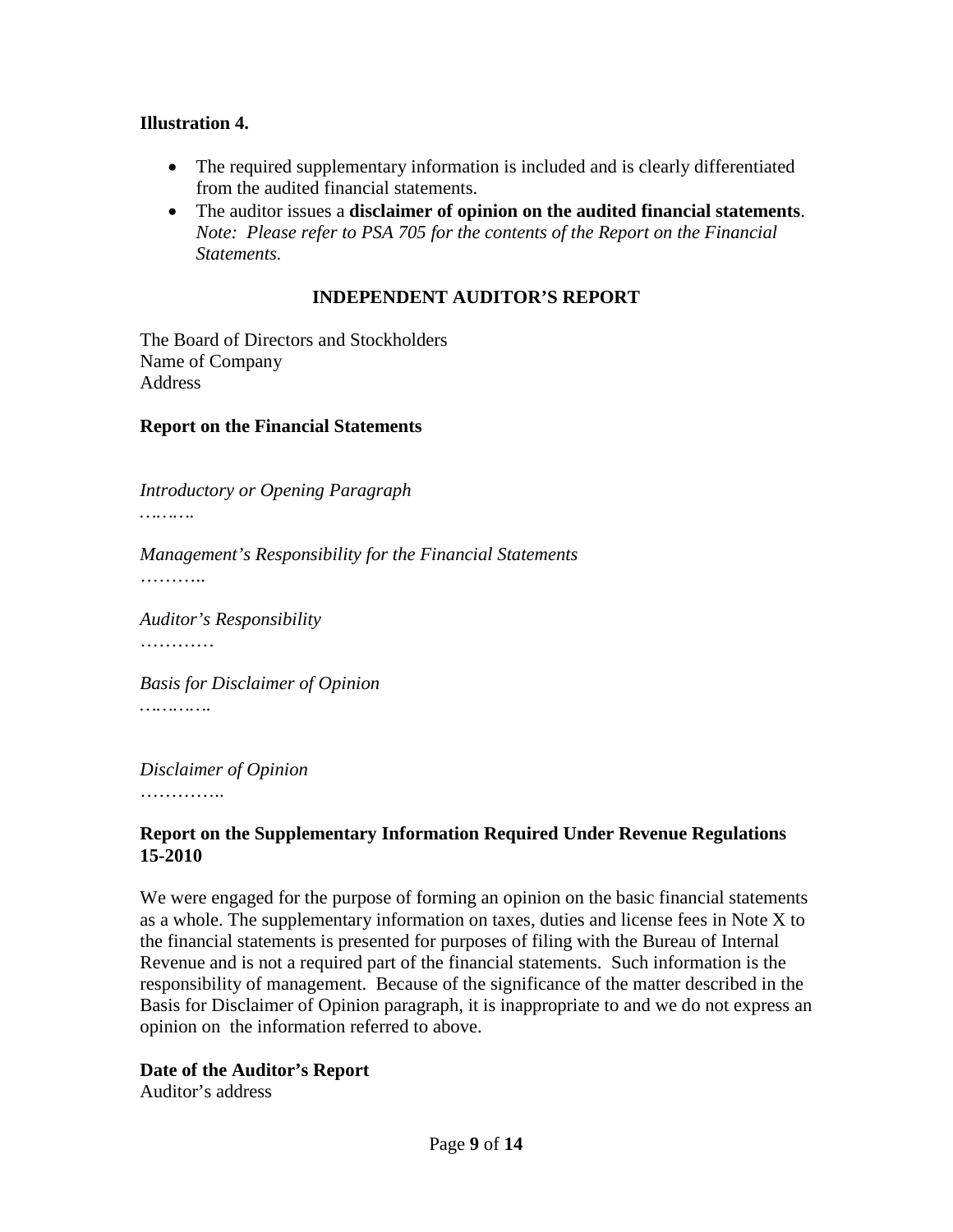### **Illustration 5.**

- The auditor issues an unqualified opinion on the financial statements.
- The entity **did not disclose all the required supplementary information**.

## **INDEPENDENT AUDITOR'S REPORT**

The Board of Directors and Stockholders Name of Company Address

#### **Report on the Financial Statements**

We have audited the accompanying financial statements….. (*Same as Illustration 1)*

*Management's Responsibility for the Financial Statements*

Management is responsible for………. (*Same as Illustration 1)*

*Auditor's Responsibility*

Our responsibility is to express an opinion ………. (*Same as Illustration 1)*

*Opinion*

In our opinion, the financial statements present fairly, in all material respects, the financial position of as at December 31, 2010 and 2009, and its financial performance and its cash flows for the years then ended in accordance with Philippine Financial Reporting Standards.

### **Report on the Supplementary Information Required Under Revenue Regulations 15-2010**

Management of X Company has not presented the supplementary information on taxes, duties and license fees required for purposes of filing with the Bureau of Internal Revenue. Such information is not a required part of the basic financial statements. Our opinion on the basic financial statements is not affected by the non-presentation of the information.

# **Date of the Auditor's Report**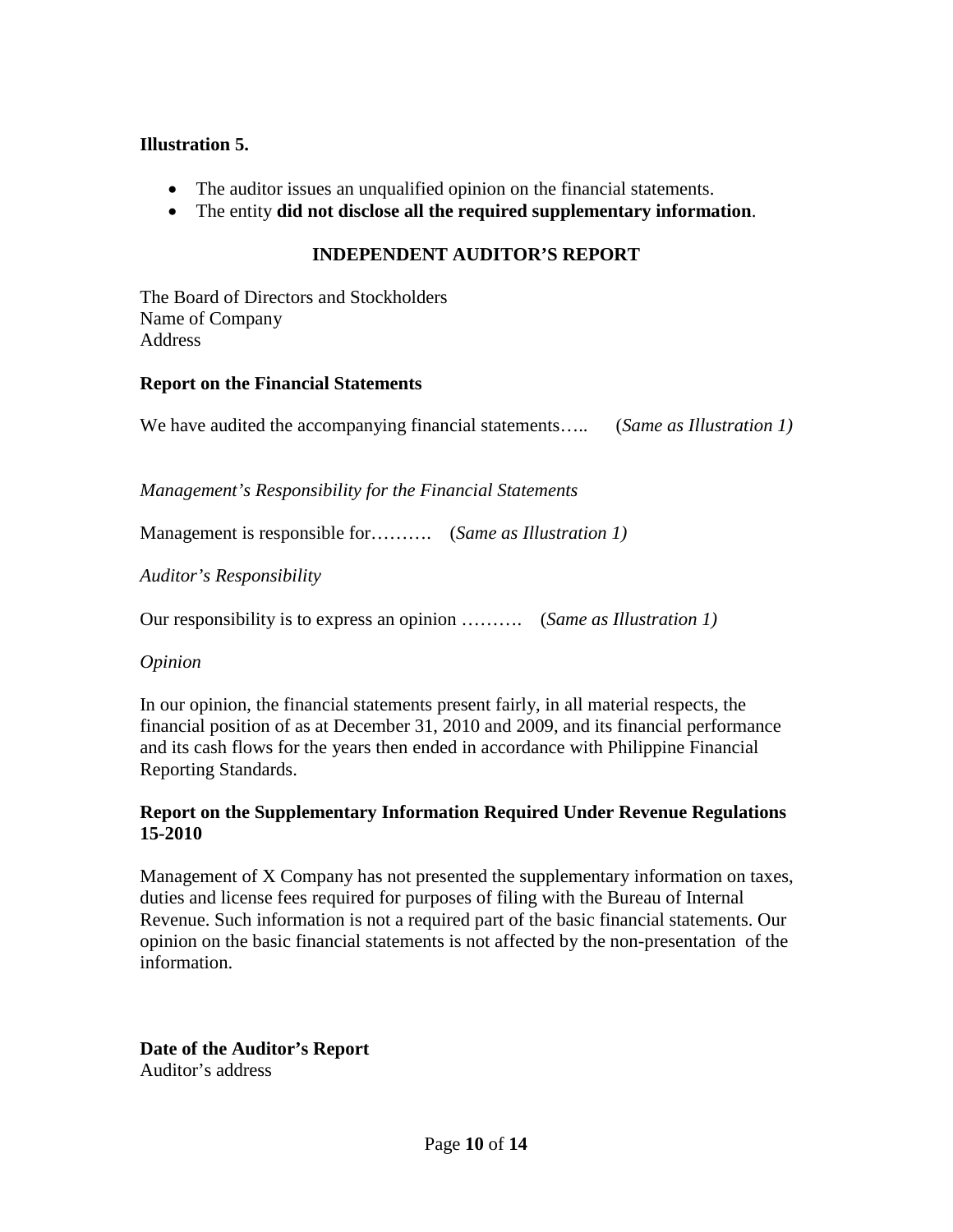## **Illustration 6.**

- The auditor issues an unqualified opinion on the financial statements.
- **Some required supplementary information is not presented.**

# **INDEPENDENT AUDITOR'S REPORT**

The Board of Directors and Stockholders Name of Company Address

## **Report on the Financial Statements**

We have audited the accompanying financial statements….. (*Same as Illustration 1)*

*Management's Responsibility for the Financial Statements*

Management is responsible for………. (*Same as Illustration 1)*

*Auditor's Responsibility*

Our responsibility is to express an opinion ………. (*Same as Illustration 1)*

# *Opinion*

In our opinion, the financial statements present fairly, in all material respects, the financial position of as at December 31, 2010 and 2009, and its financial performance and its cash flows for the years then ended in accordance with Philippine Financial Reporting Standards.

## **Report on the Supplementary Information Required Under Revenue Regulations 15-2010**

Our audit was conducted for the purpose of forming an opinion on the basic financial statements taken as a whole. The supplementary information on (identify or describe the information disclosed) in Note X to the financial statements is presented for purposes of filing with the Bureau of Internal Revenue and is not a required part of the basic financial statements. Such supplementary information is the responsibility of management. The information has been subjected to the auditing procedures applied in our audit of the basic financial statement. In our opinion, the information is fairly stated in all material respects in relation to the basic financial statements taken as whole.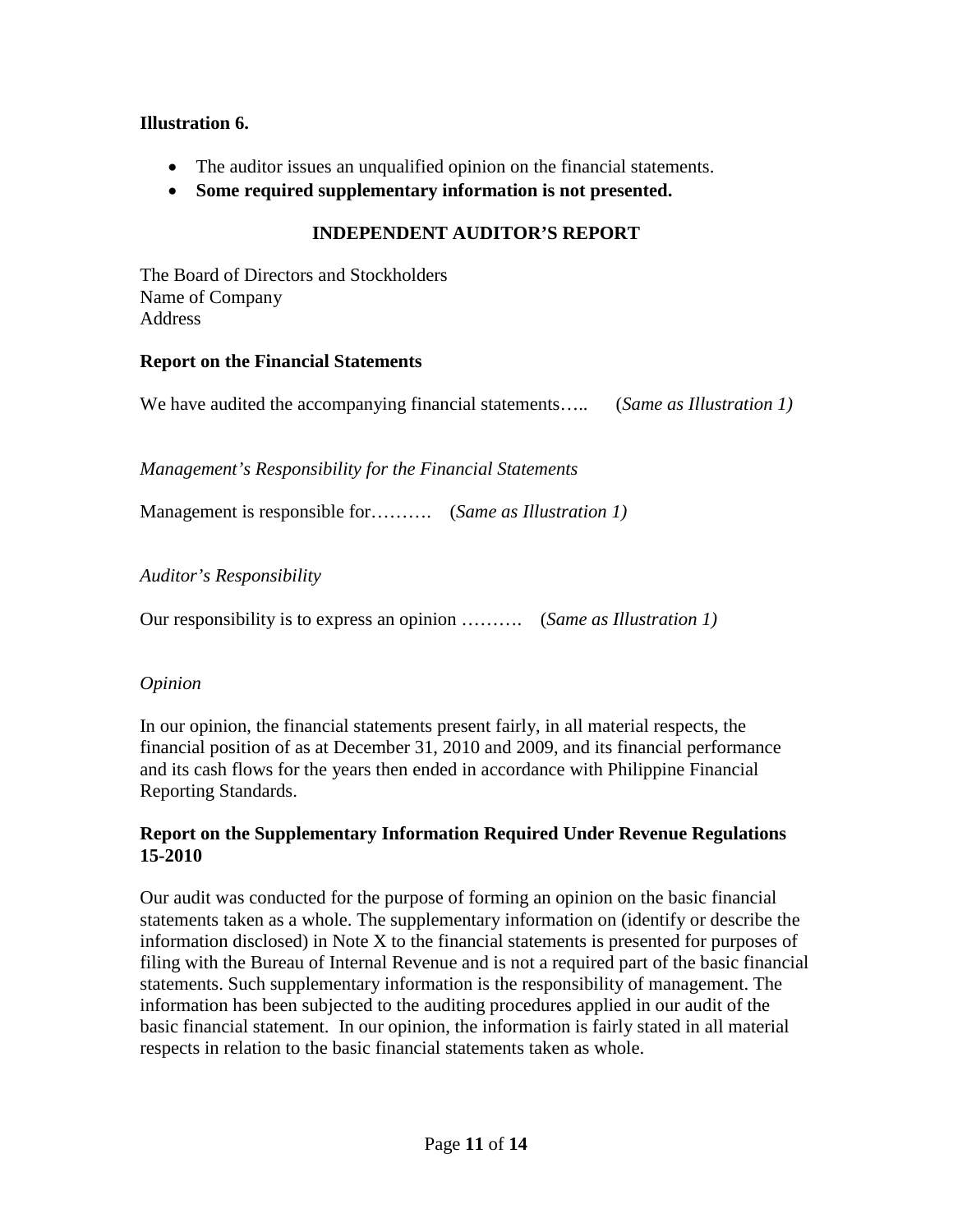X Company has not presented the supplementary information on (describe the information not presented) required for purposes of filing with the Bureau of Internal Revenue. The information is not a required part of the basic financial statements. Our opinion on the basic financial statements is not affected by the non-presentation of the information .

## **Date of the Auditor's Report**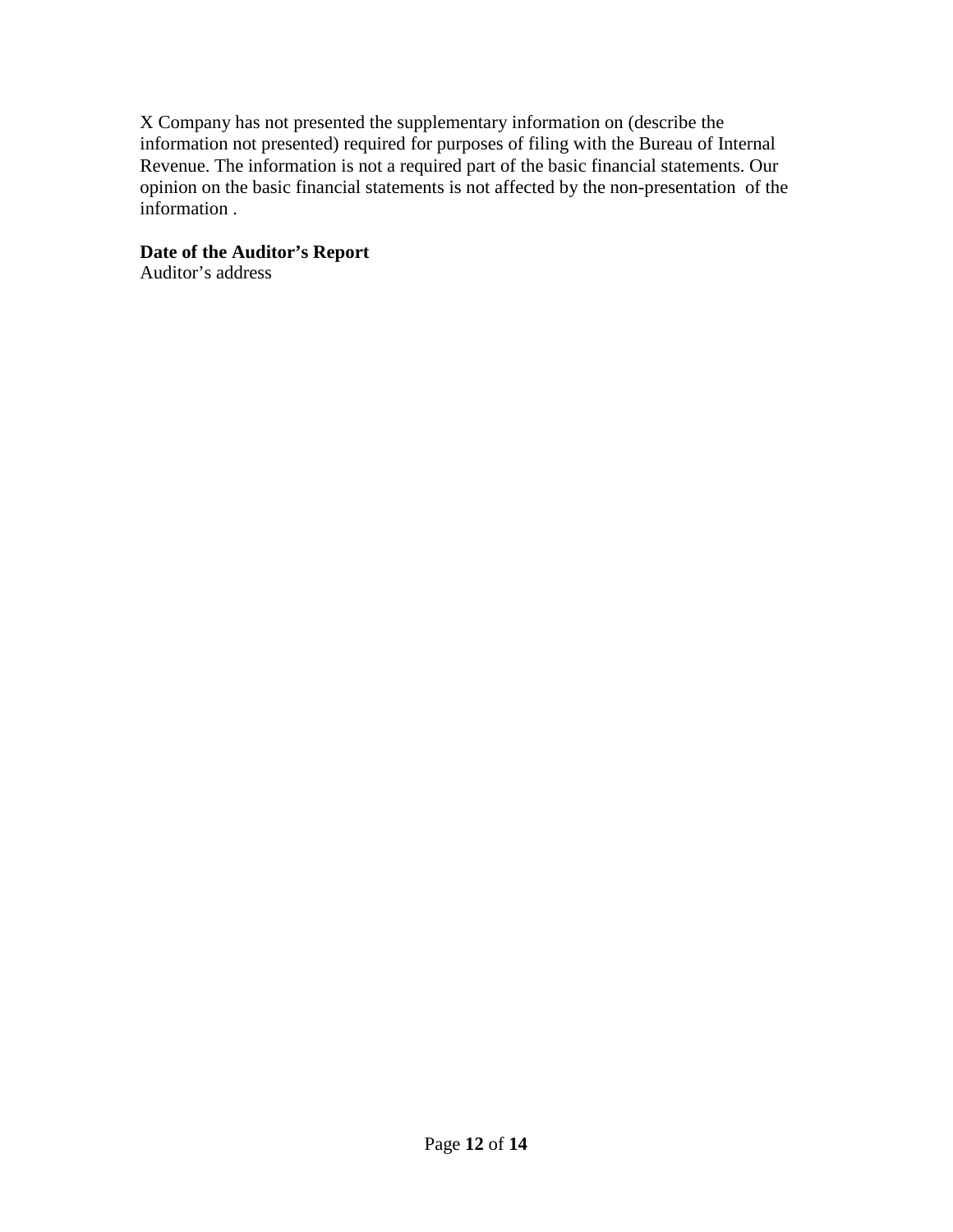## **Illustration 7.**

- The auditor issues an unqualified opinion on the financial statements.
- The required supplementary information is presented and clearly differentiated from the audited financial statements but was **not audited**.

Note: The supplementary information should be clearly labeled as unaudited. The fact that supplementary information is unaudited does not relieve the auditor of the responsibility to read that information to identify material inconsistencies with the audited financial statements. The auditor's responsibilities with respect to unaudited supplementary information are consistent with those described in PSA 720.

## **INDEPENDENT AUDITOR'S REPORT**

The Board of Directors and Stockholders Name of Company Address

### **Report on the Financial Statements**

| We have audited the accompanying financial statements | (Same as Illustration 1) |
|-------------------------------------------------------|--------------------------|
|-------------------------------------------------------|--------------------------|

*Management's Responsibility for the Financial Statements*

Management is responsible for………. (*Same as Illustration 1)*

*Auditor's Responsibility*

Our responsibility is to express an opinion ………. (*Same as Illustration 1)*

*Opinion*

In our opinion, the financial statements present fairly, in all material respects, the financial position of as at December 31, 2010 and 2009, and its financial performance and its cash flows for the years then ended in accordance with Philippine Financial Reporting Standards.